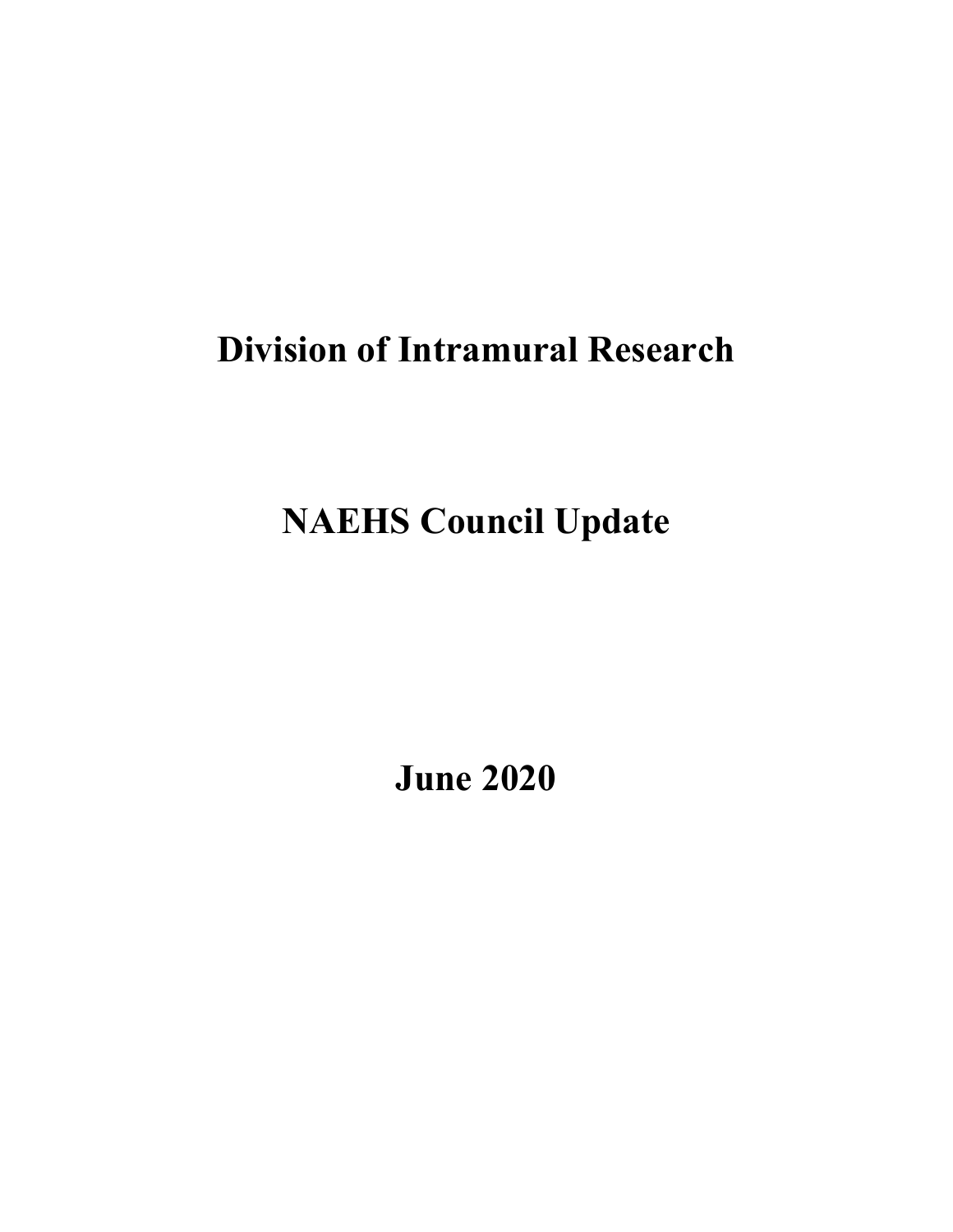## **DIR RECRUITMENT**

#### **Chief of the Signal Transduction Laboratory**

The National Institute of Environmental Health Sciences (NIEHS), part of the National Institutes of Health (NIH), is searching for a highly qualified, established investigator for the position of Chief of the Signal Transduction Laboratory (STL) within the Division of Intramural Research (DIR). In addition to directing his/her own independent research program, the Chief will have responsibility for leading STL in new directions as research in environmental health science continually evolves. Applicants should have a Ph.D., M.D., or equivalent doctoral degree and a strong interest and publication record in mammalian cell biology and signal transduction. Dr. Trevor Archer, NIH Distinguished Investigator and Chief of the Epigenetics and Stem Cell Biology Laboratory serves as chair of the search committee which was launched on March 24, 2020.

#### **Tenure-Track Investigator in the Clinical Research Branch**

The National Institute of Environmental Health Sciences (NIEHS) is recruiting outstanding candidates for a Tenure-Track Investigator position in the Clinical Research Branch within the Division of Intramural Research at the NIEHS in Research Triangle Park, NC. The individual selected for this position will have a strong record of participation and publications in patientoriented research defined as research that requires direct interactions with human subjects and may include the development of new technologies, understanding mechanisms of human disease, therapeutic interventions and/or clinical trials. The Clinical Research Branch is interested in candidates with expertise in areas such as endocrinology, neuroendocrinology, metabolism, exercise, sleep, immune-mediated diseases, pulmonology and human genetics, among others. Applicants should have an M.D. or equivalent doctoral degree with direct clinical research experience, with three or more years of research training in clinical research and publications and other evidence of the ability to design and carry out original, innovative patient-oriented research. Dr. Alison Motsinger-Reif, Chief of the Biostatistics and Computational Biology Branch serves as chair of the search committee which was launched July 8, 2019.

#### **Tenure-Track Investigator in the Immunity, Inflammation and Disease Laboratory**

The National Institute of Environmental Health Sciences (NIEHS) is recruiting outstanding candidates for a Tenure-Track Investigator position in the Immunity, Inflammation and Disease Laboratory (IIDL) within the Division of Intramural Research (DIR). The IIDL is interested in candidates with expertise in the area of extracellular matrix biology, innate immunity and lung inflammatory diseases and airway remodeling triggered by the environment. The successful candidate is expected to lead an innovative, independent research program exploring the role of extracellular matrix in environmentally-induced lung disease that enhances our understanding the effects of the environment on human health. Applicants should have a Ph.D., M.D. and/or equivalent doctoral degree with three or more years of postdoctoral research experience in their field and an outstanding publication record. Dr. Francesco DeMayo, Chief of the Reproductive and Developmental Biology Laboratory serves as chair of the search committee which was launched in February 21, 2020.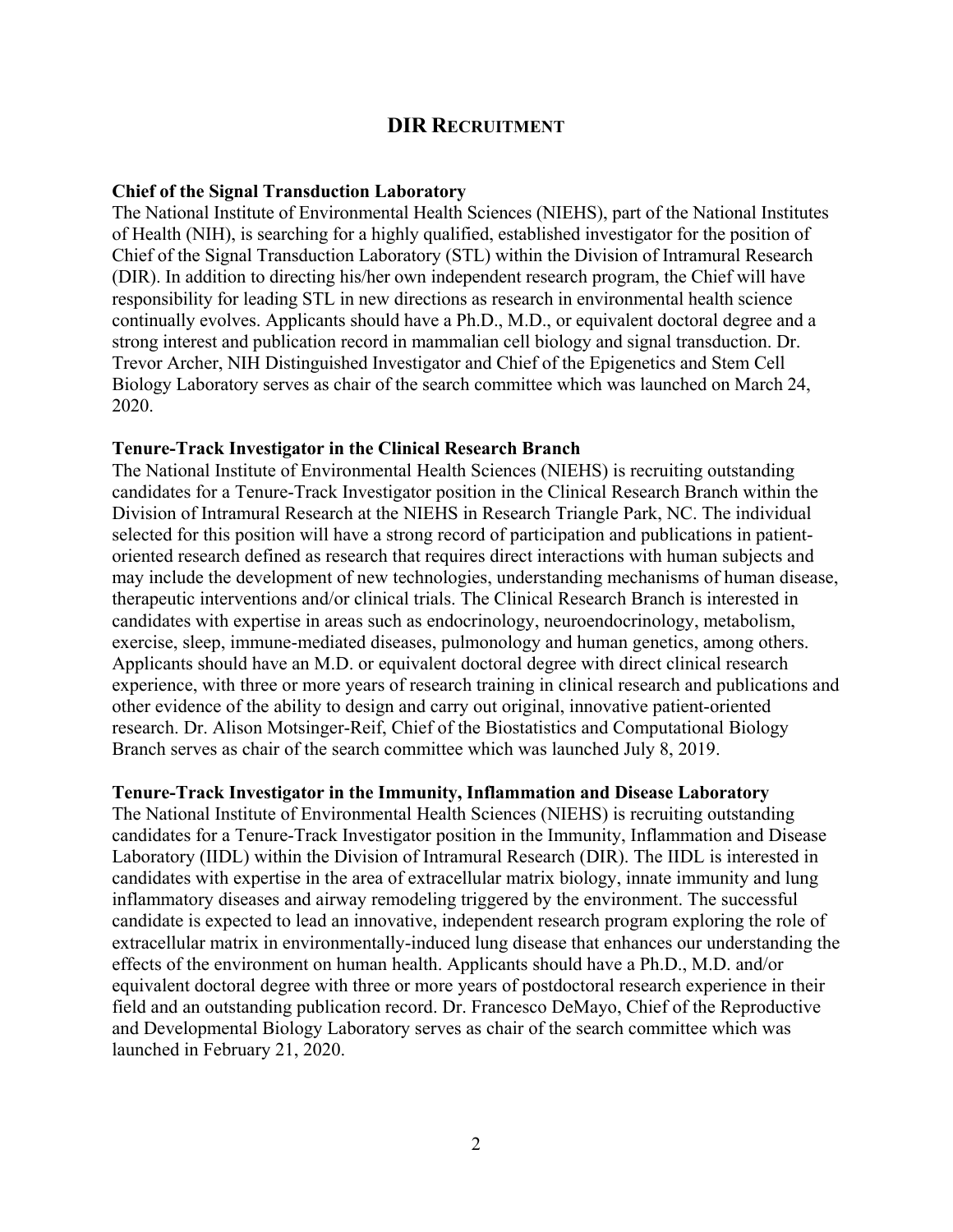# **Scientific Information Officer**

The Division of Intramural Research is seeking an accomplished scientist in information technology to take on a leadership position as the NIEHS Scientific Information Officer (SIO). This individual will head the Office of Scientific Computing (OSC) and will lead a team that is directly focused on scientific information technology. The ideal candidate will have a record of accomplishment in information technology support to a scientific enterprise as well as application to basic and clinical research. Applicants should have a Ph.D., M.D., or equivalent advanced degree. Dr. Charles Schmitt, Director of the Office of Data Science serves as chair of the search committee which was launched on July 11, 2019.

## **Metabolomics Lead**

The Division of Intramural Research of the National Institute of Environmental Health Sciences (NIEHS) is recruiting a Staff Scientist to function as the Metabolomics Lead within the Mass Spectrometry Research and Support Group. We are seeking an experienced scientist with a proven track record to increase the capabilities and capacity of metabolomic studies at NIEHS. The Metabolomics Lead will develop and implement innovative mass spectrometry-based metabolomic analytical methods to support the research needs of NIEHS investigators. The ideal candidate will also have extensive experience developing pipelines for analysis, visualization and interpretation of complex omics data and will work closely with members of the Integrative Bioinformatics Support Group. Dr. Xiaoling Li, Senior Investigator in the Signal Transduction Laboratory serves as chair of the search committee which was launched on February 12, 2019.

# **Recruitment of 2019-20 NIH Earl Stadtman Investigator Finalists**

In addition to targeted recruitment, DIR is actively seeking outstanding scientists through the central NIH Stadtman recruitment mechanism. Seven outstanding candidates from a range of disciplines central to the NIEHS mission were interviewed. Two candidates were offered positions with one declining and the second pending.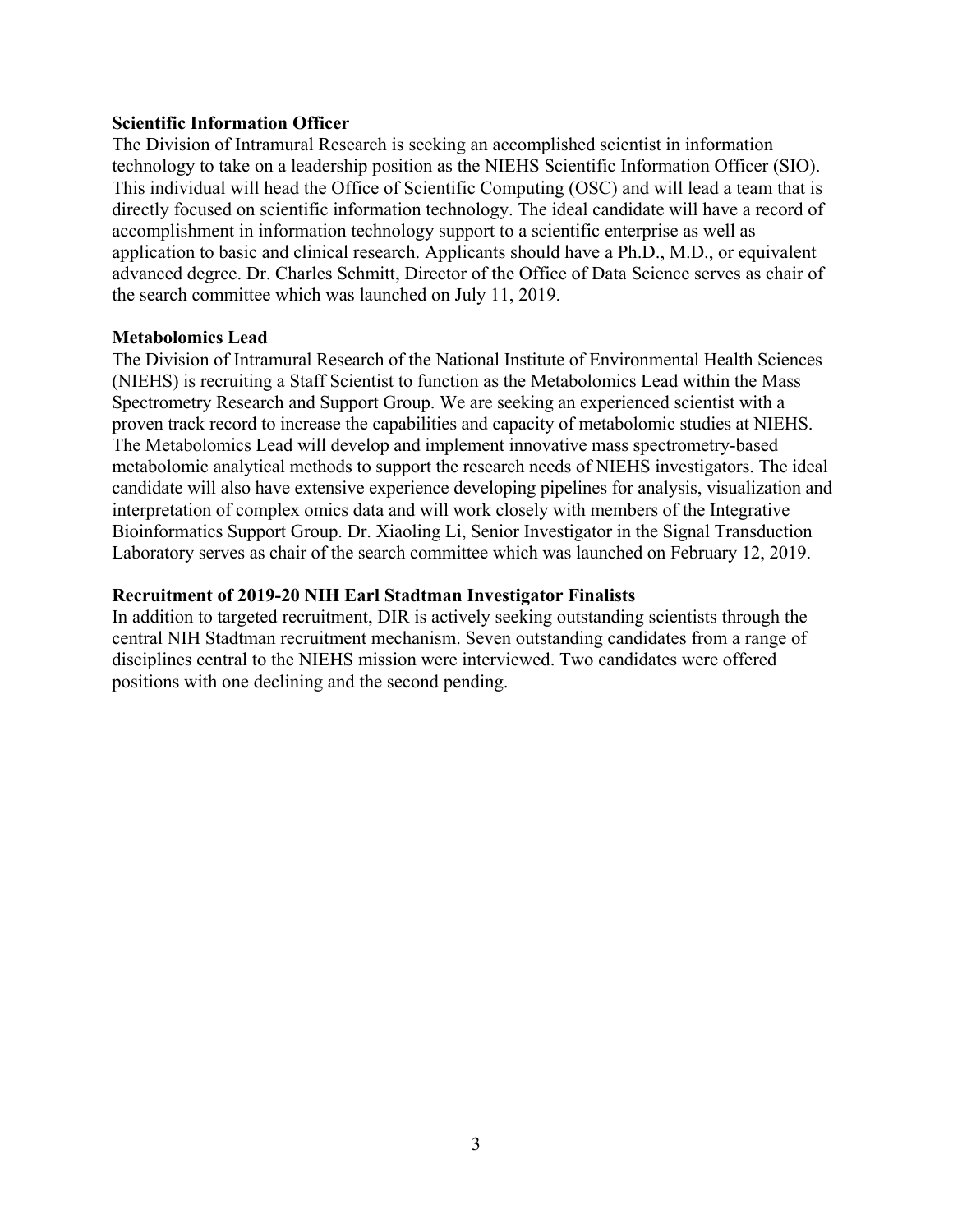# **NEW APPOINTMENTS IN DIR**

### **New Tenure-Track Investigators**

Dr. Jason Watts from the Life Sciences Institute at the University of Michigan has accepted an offer to join the Epigenetics and Stem Cell Biology Laboratory as an Earl Stadtman Tenure Track Investigator. Dr. Watts will initiate an independent research program focused on understanding the mechanism of RNA polymerase pausing and its role in disease. He was also selected as a member of the NIH Distinguished Scholars Program. Dr. Watts is scheduled to start at NIEHS in August 2020.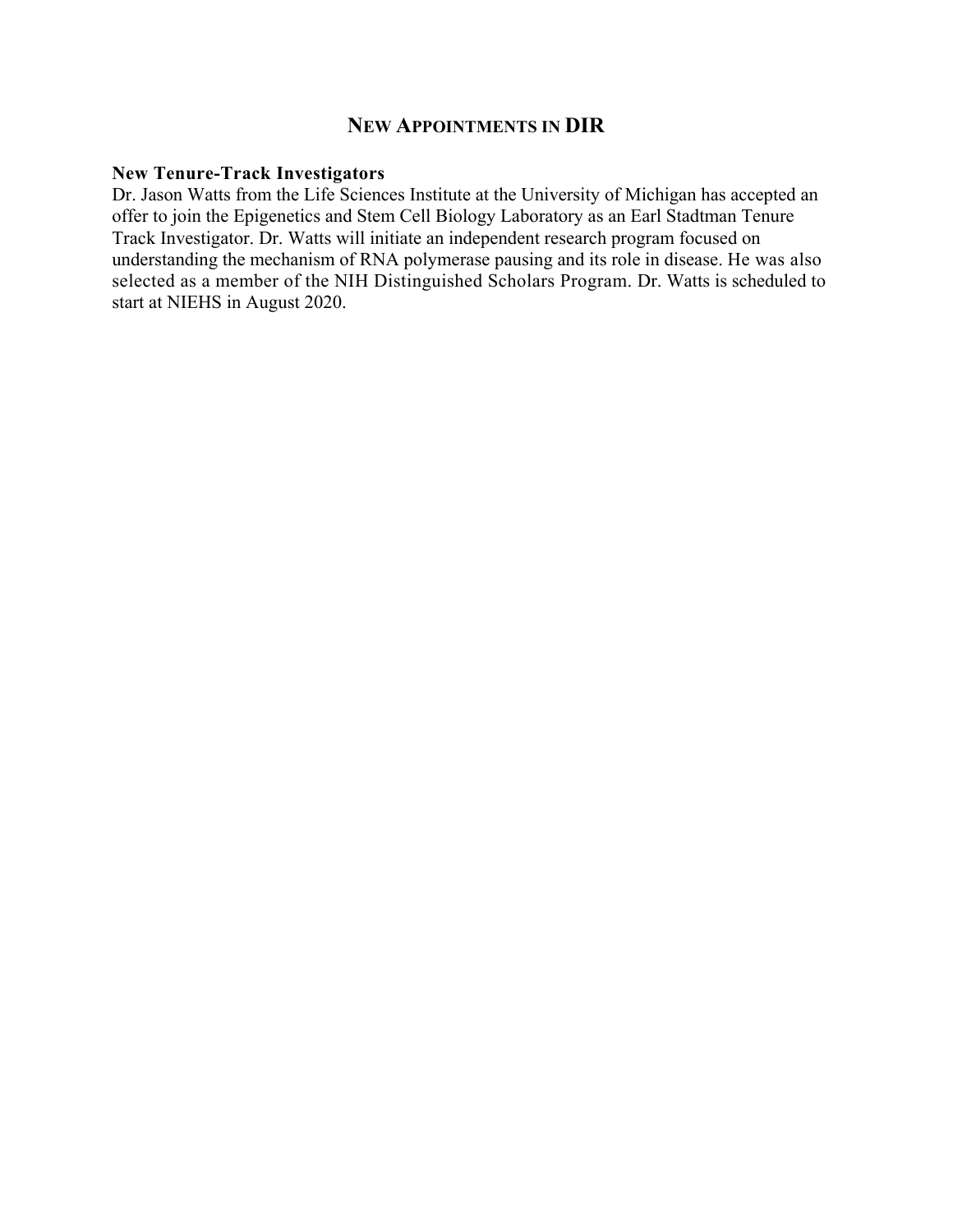# **TRAINING AND MENTORING**

# **2020 NIEHS Biomedical Career Symposium**

The Twenty Third Annual NIEHS Biomedical Career Symposium was postponed due to the COVID-19 pandemic and will be held in a limited virtual format on Friday, July 24, 2020. The symposium will consist of selected workshops from the original program as well as CV/Resume Review sessions.

## **International Association for Dental Research Award**

Sing-Wai Wong, D.D.S., Ph.D., a fellow in the Inflammation and Autoimmunity Group within the Immunity, Inflammation and Disease Laboratory was awarded the 2020 Philips Oral Healthcare Young Investigator Award from the International Association for Dental Research (IADR) for his project "Non-canonical autophagy modulates periodontal inflammation". The award will be presented at the 2020 IADR National Meeting and includes a \$10,000 grant for research and travel expenses. Dr. Wong is mentored by Dr. Jennifer Martinez.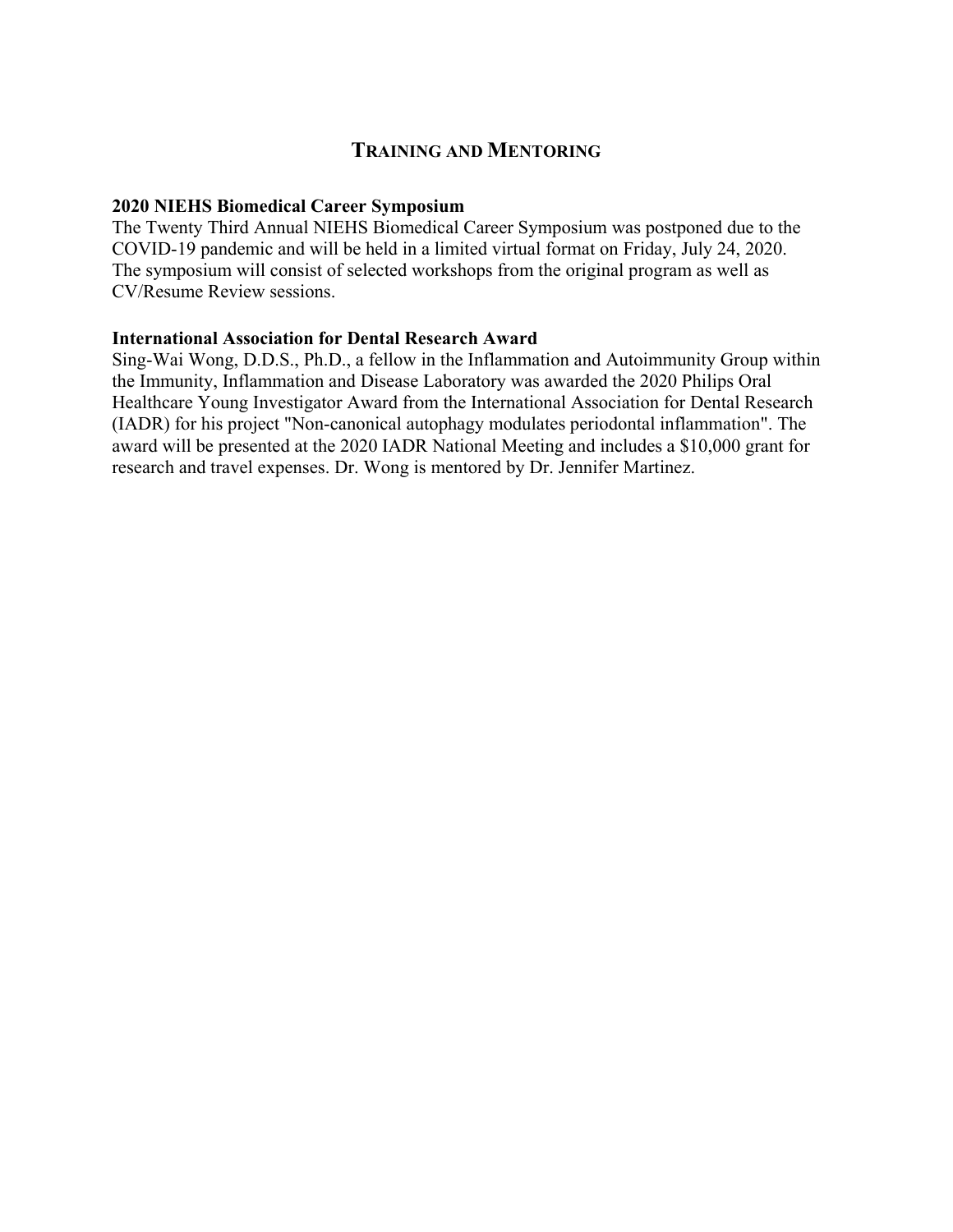# **INTERNATIONAL ACTIVITIES IN DIR FOR FY 2019**

#### **Collaborative Research Projects**

- Dr. Donna Baird (Epidemiology Branch) collaborated with researchers at the Norwegian Institute of Public Health (Oslo, Norway) analyzing the association between measured concentrations of hemoglobin A1c (a measure of blood glucose) and measures of fetal growth (birth weight and length), length of gestation and pregnancy complications (preeclampsia and birth defects). She also collaborated with researchers at Kaukeland University Hospital, Bergen, Norway, on analyzing population data from Norway to investigate associations between preeclampsia at the time of a term birth and later childhood neurodevelopmental outcomes. Another collaboration with researchers at the Department of Global Public Health and Primary Care at the University of Bergen in Norway, on analysis of data from the Norwegian Medical Birth Registry to investigate whether women experiencing preeclampsia, placental abruption, stillbirth, neonatal death or small-for-gestational age complications in their first term birth were at increased risk of preterm birth in their next pregnancy.
- Dr. Perry Blackshear (Signal Transduction Laboratory) collaborates with investigators at the MRC Laboratory of Molecular Biology, Cambridge, United Kingdom, studying the interactions of tristetraprolin family proteins with the CCR4-NOT deadenylase complex, and with investigators at the Institute for Medical Immunology at the Free University of Brussels, studying the involvement of tristetraprolin in inflammation of the skin. These collaborations were supported in part by 1ZIAES090080.
- Dr. John Cidlowski (Chief, Signal Transduction Laboratory) collaborates with scientists at the University of Chile, Santiago, Chile and with scientists at the Instituto de Biología y Medicina Experimental (IBYME), Conecit, Buenos Aires, Argentina to study the physiology and pathophysiology of glucocorticoids. These collaborations were supported in part by 1ZIAES090057.
- Dr. William Copeland (Chief, Genome Integrity and Structural Biology Laboratory) collaborated as part of an international team that identified the first series of pathogenic mutations in the mitochondrial single-stranded DNA binding protein, SSBP1, that causes optic atrophy and associated mitochondrial disease symptoms. This collaborative team consisted of scientists from Italy (University of Bologna; Fondazione IRCCS Istituto Neurologico C. Besta; and the Istituto delle Scienze Neurologiche di Bologna), Germany (Helmholtz Zentrum München, and the Technische Universität München), Pakistan (Division, National Institute for Biotechnology and Genetic Engineering and Pakistan Institute of Engineering and Applied Sciences) and Sweden (University of Gothenburg). He is also leading a collaboration with colleagues at Newcastle upon Tyne University, UK on the ultrasensitive detection of mitochondrial DNA deletions in POLG disease patients and normal individuals. The signatures of these mtDNA deletions link disease to aging and provide insight to the mode of DNA replication. These collaborations were supported in part by 1ZIAES065078 and 1ZIAES065080.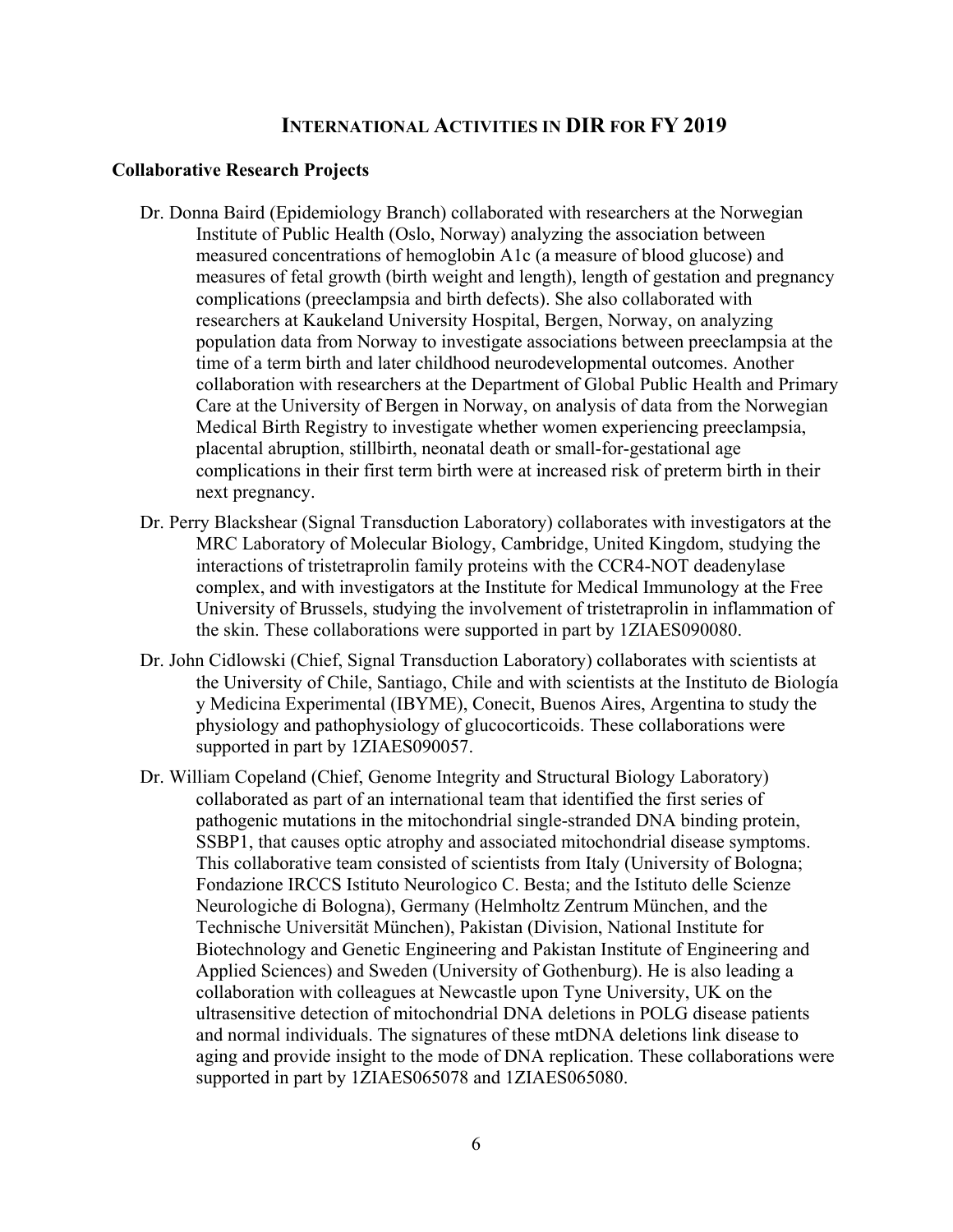- Dr. Guohong Cui (Neurobiology Laboratory) collaborates with investigators at Peking University, Beijing, China to develop genetically encoded fluorescent biosensors. He also collaborates with investigators at Jilin University, Changchun, China to study the etiology, diagnosis and treatment of Parkinson's disease. These collaborations were supported in part by 1ZIAES103310.
- Dr. Kelly Ferguson (Epidemiology Branch) collaborates with scientists at Erasmus Medical Center, Rotterdam, The Netherlands, to investigate environmental chemical exposures during pregnancy, fetal growth, and childhood health outcomes. This collaboration is supported in part by ZIAES101575.
- Dr. Stavros Garantizotis (Immunity, Inflammation and Disease Laboratory) collaborates with investigators at the University of Rome Campus Bio-medico, Rome, Italy, to study the clinical utility of inhaled hyaluronan in acute exacerbations of COPD. This collaboration was supported in part by 1ZIAES102605.
- Drs. Patricia Jensen and Nicholas Plummer (Neurobiology Laboratory) collaborate with scientists at the São Paulo State University-UNESP/FCAV at Jaboticabal, São Paulo, Brazil to study the role of locus coeruleus noradrenergic neurons in developmental regulation of breathing patterns and thermoregulation. This collaboration was supported in part by 1ZIAES102805.
- Dr. Anton Jetten (Immunity, Inflammation and Disease Laboratory) collaborates with: Dr. Bing Hu at the Peninsula Dental School University of Plymouth, Plymouth, UK on identification of novel pathway involving interaction of Glis2 with prominin in stem cells in relation to primary cilium signaling; Prof. Dr. Bernhard Schermer at the University Hospital of Cologne, Cologne, Germany on understanding the role of GLIS2 in end-stage renal disease. These collaborations are supported in part by 1ZIAES101585. He also collaborates with: Dr. Anna A. Brożyna in the Department of Tumor Pathology and Pathomorphology at Nicolaus Copernicus University Collegium Medicum in Bydgoszcz, Poland on the characterization of the roles of nuclear receptors  $ROR\alpha$  and  $ROR\gamma$  in the progression of human melanoma; Dr. Robert C. Tuckey at the School of Molecular Sciences at The University of Western Australia, Perth, Australia on the identification of vitamin D metabolites as inverse agonists of RORα and RORγ; and Dr. Alex Odermatt from the Division of Molecular and Systems Toxicology and the Department of Pharmaceutical Sciences at the University of Basel, Basel, Switzerland on the enzymatic control of intracellular availability of the RORγ ligand 7β,27-dihydroxycholesterol by 11β-HSD1 and 11β-HSD2. These collaborations were supported in part by 1ZIAES101586
- Dr. Raja Jothi (Epigenetics and Stem Cell Biology Laboratory) collaborates with Dr. Matthias Mann at the Max Planck Institute of Biochemistry, Munich, Germany, and Drs. David James and Jean Yang at the University of Sydney, Sydney, Australia, to characterize the temporal dynamics of the phosphoproteome, proteome, epigenome, and transcriptome during transition from naïve to primed pluripotency. The overall goal of this study is to reconstruct signaling networks, elucidate cell surface markers characteristic of the naïve and primed pluripotent states, characterize cross-talk between various signaling pathways, and predict previously unknown substrates for key kinases. These collaborations were supported in part by 1ZIAES102625.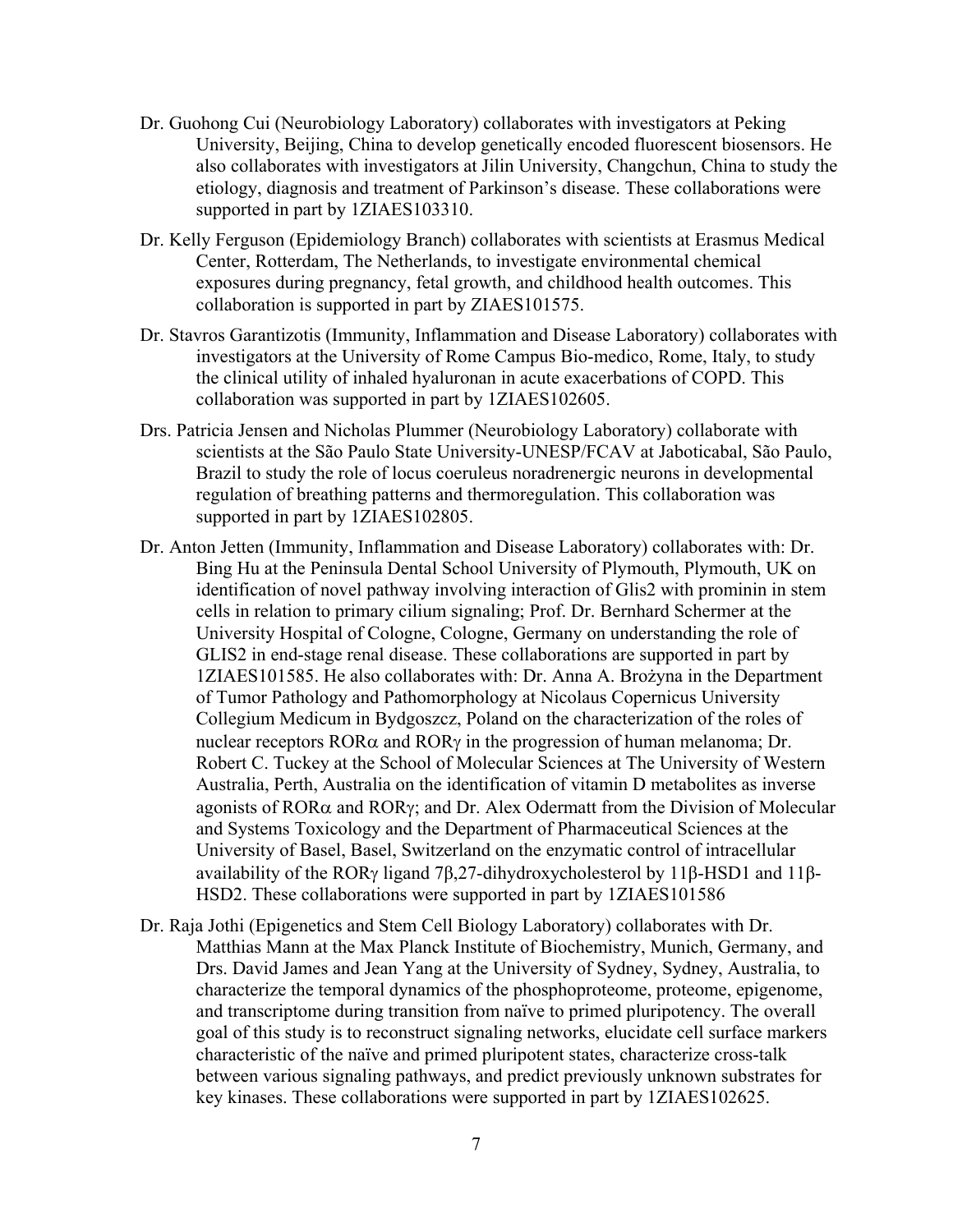- Dr. Anne Marie Jukic (Epidemiology Branch) collaborates with Dr. Daniel Roth at The Hospital for Sick Children in Toronto, Canada to examine the correlation between vitamin D supplementation and toxic metal absorption. She also collaborates with Dr. Anne Eskild from the Department of Obstetrics and Gynecology at Akershus University Hospital in Oslo, Norway on studies of the importance of early pregnancy for understanding pregnancy complications or birth outcomes.
- Dr. Steven Kleeberger (Immunity, Inflammation and Disease laboratory) collaborates with scientists at Tohoku University in Sendai, Japan on the role of Nrf2 in susceptibility to oxidant-induced lung injury. This collaboration is supported in part by 1ZIAES100513. He collaborates with scientists at the Pontifical Universidade Catolica do Rio Grande do Sul (PUCRS) in Porto Alegre, Brazil on evaluation of environmental aspects, life habits and pathological conditions in child development. This collaboration is supported in part by 1Z1AES100557. He also works with scientists at the INFANT foundation in Buenos Aires, Argentina on mechanisms of innate immunity and susceptibility to respiratory syncytial virus (RSV) in mice and humans. This collaboration is supported in part by Z01 ES 100557. Another collaborative project with INFANT investigators is designed to identify the role of oxidant susceptibility genes in severity of neonatal diseases associated with hyperoxic injury. This collaboration is supported in part by 1DC1 ES 003-01, Z01 ES 100513, and the Clinical Research Branch.
- Dr. Stephanie London (Epidemiology Branch) collaborated with investigators at National Institute of Public Health in Oslo, Norway as part of the Norwegian Mother and Child Cohort. These studies were supported in part by 1ZIAES49019.
- Dr. Frederick Miller (Clinical Research Branch) collaborates with scientists at the Pediatric Rheumatology Unit, Children's Institute, School of Medicine, University of Sao Paolo, Brazil, to study environmental factors in myositis. He also collaborates with scientists at the Epidemiology and Public Health Group, The University of Manchester defining new risk and protective genetic factors for myositis. These collaborations are supported in part by 1ZIAES101074.
- Dr. Geoffrey Mueller (Genome Integrity and Structural Biology Laboratory) collaborates with scientists at the University of Salzburg, Salzburg, Austria and the University of Amsterdam, Netherlands on Peanut and Tree Nut Cross-Reactive Allergens and with scientist at University of Salzburg on natural products from birch pollen as adjuvants of allergic sensitization. Dr. Mueller collaborates with scientists at the Technical University of Munich, Germany on identification of pollens from ambient air samplers. These collaborations were supported in part by 1ZIAES102906.
- Dr. Lisa Rider (Clinical Research Branch) collaborates with scientists at Pediatric Rheumatology Unit, Children's Institute, School of Medicine, University of Sao Paolo, Brazil, to study environmental factors in myositis. She also collaborates with scientists at the University College of London and Great Ormand Street Hospital to examine genetic risk factors for juvenile dermatomyositis. These collaborations are supported in part by 1ZIAES101074.
- Dr. Roel M. Schaaper (Genome Integrity and Structural Biology Laboratory) collaborates with investigators at the Institute of Biochemistry and Biophysics, Polish Academy of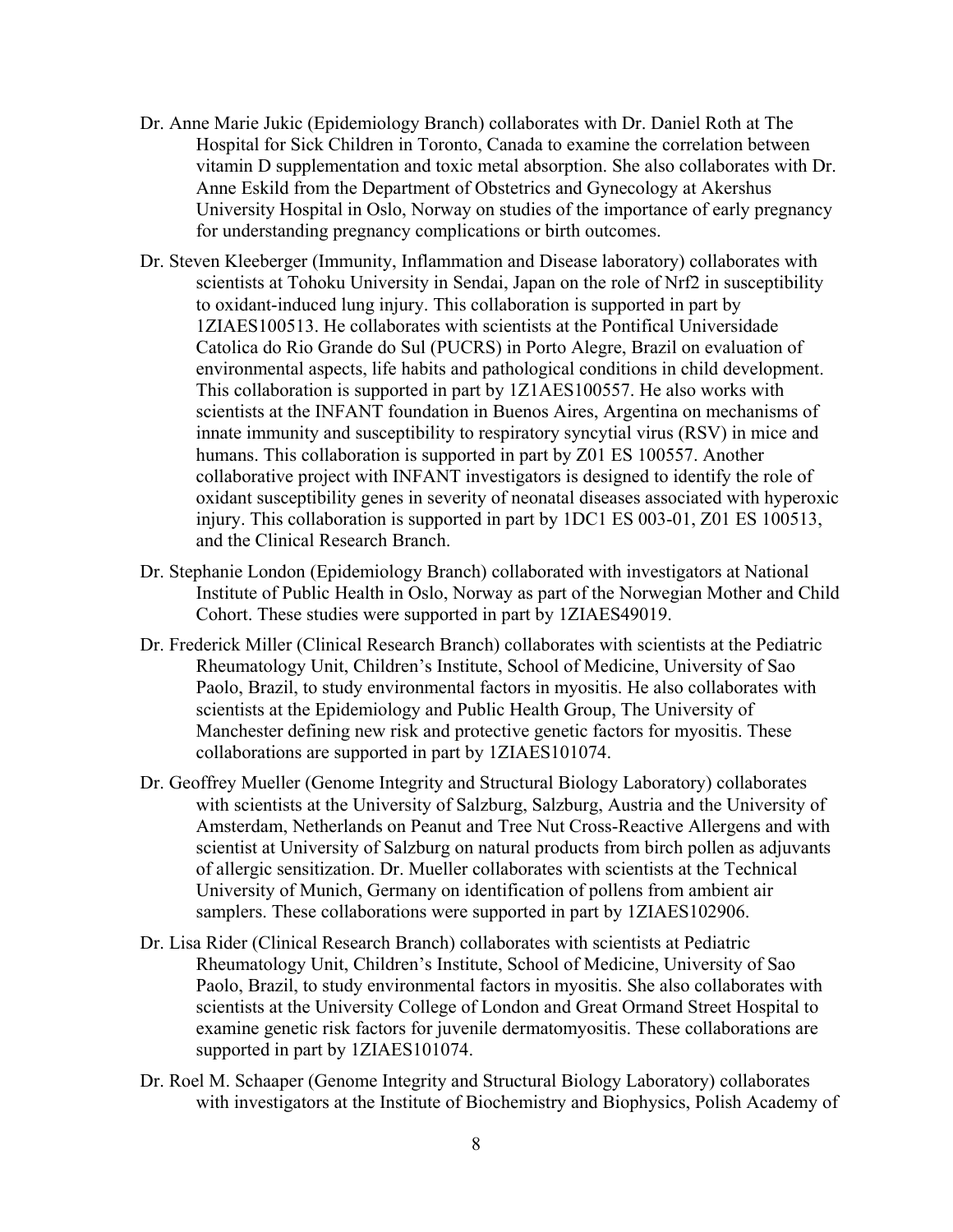Sciences, Warsaw, Poland, to study the mechanisms responsible for the differential error rate of leading and lagging strand replication of DNA; and with investigators at the Department of Industrial Chemistry, University of Bologna, Bologna, Italy, to study the function of *E. coli* dGTP triphosphohydrolase. These collaborations were supported in part by 1ZIAES065086 and 1ZIAES101905.

- Dr. Stephen Shears (Signal Transduction Laboratory) has collaborations with scientists at the Leibniz-Institut für Molekulare Pharmakologie in Berlin, Germany and at the University of Freiburg, Freiburg, Germany on the synthesis and application of synthetic inositol pyrophosphate cellular signals, and analogues, to research metabolism and functions of inositol pyrophosphates in intact cells; and with scientists at The Rolf Luft Research Center for Diabetes and Endocrinology, Karolinska Institutet, Stockholm, Sweden on understanding the roles of inositol pyrophosphates on insulin secretion by pancreatic beta-cells. These collaborations were supported in part by 1ZIAES080046.
- Dr. Robin Stanley (Signal Transduction Laboratory) collaborates with scientists at the University of Graz (Humdoldstrasse, Austria) and the University of Toronto (Toronto, Canada) to study AAA-ATPases involved in ribosome assembly. These collaborations were supported in part by ZIA ES103247.
- Dr. Paul Wade (Epigenetics and Stem Cell Biology Laboratory) collaborates with Dr. Karin Weiss at the Ramban Medical Center in Haifa, Israel on a novel neurodevelopmental syndrome caused by de novo mutations in the chromatin remodeling factor CHD4; and Dr. Hitoshi Kurumizaka at University of Tokyo in Tokyo, Japan on the interaction of transcription factors with nucleosomes. These studies have produced a cryoEM structure of a sequence-specific eukaryotic DNA binding protein in complex with a nucleosomal substrate. These collaborations were supported in part by 1ZIAES101965.
- Dr. Clarice Weinberg (Biostatistics and Computational Biology Branch) collaborates with scientists at the University of Bergen, Norway, the Medical Birth Registry of Norway to investigate possible seasonal effects on pregnancy outcomes, such as preterm birth, fetal growth and preeclampsia. She also collaborates with Drs. Anthony Swerdlow and Minouk Schoemaker and other members of the Premenopausal Breast Cancer Collaborative Group. These collaborations were supported in part by 1ZIAES040007 and 1ZIAES040006.
- Dr. Allen J. Wilcox (Epidemiology Branch) is collaborating with investigators at the University of Bergen, Bergen, Norway, and the National Public Health Institute in Oslo, Norway, on the association of fetal growth with later risk of neurodevelopmental disabilities, the links between preeclampsia and mother's later risk of cardiovascular disease, the role of maternal glucose regulation in healthy pregnancy, predictors and sequelae of miscarriage, and various aspects of fertility and maternal health. These collaborations are supported in part by 1ZIAES044003.
- Dr. R. Scott Williams (Genome Integrity and Structural Biology Laboratory) is collaborating with Dr. Felipe Cortes at Ledesma, CABIMER (Andalusian Molecular Biology and Regenerative Medicine Centre) in Seville, Spain on the mechanism by which the TDP2 protein catalyzes removal of DNA-protein crosslinks. He is also collaborating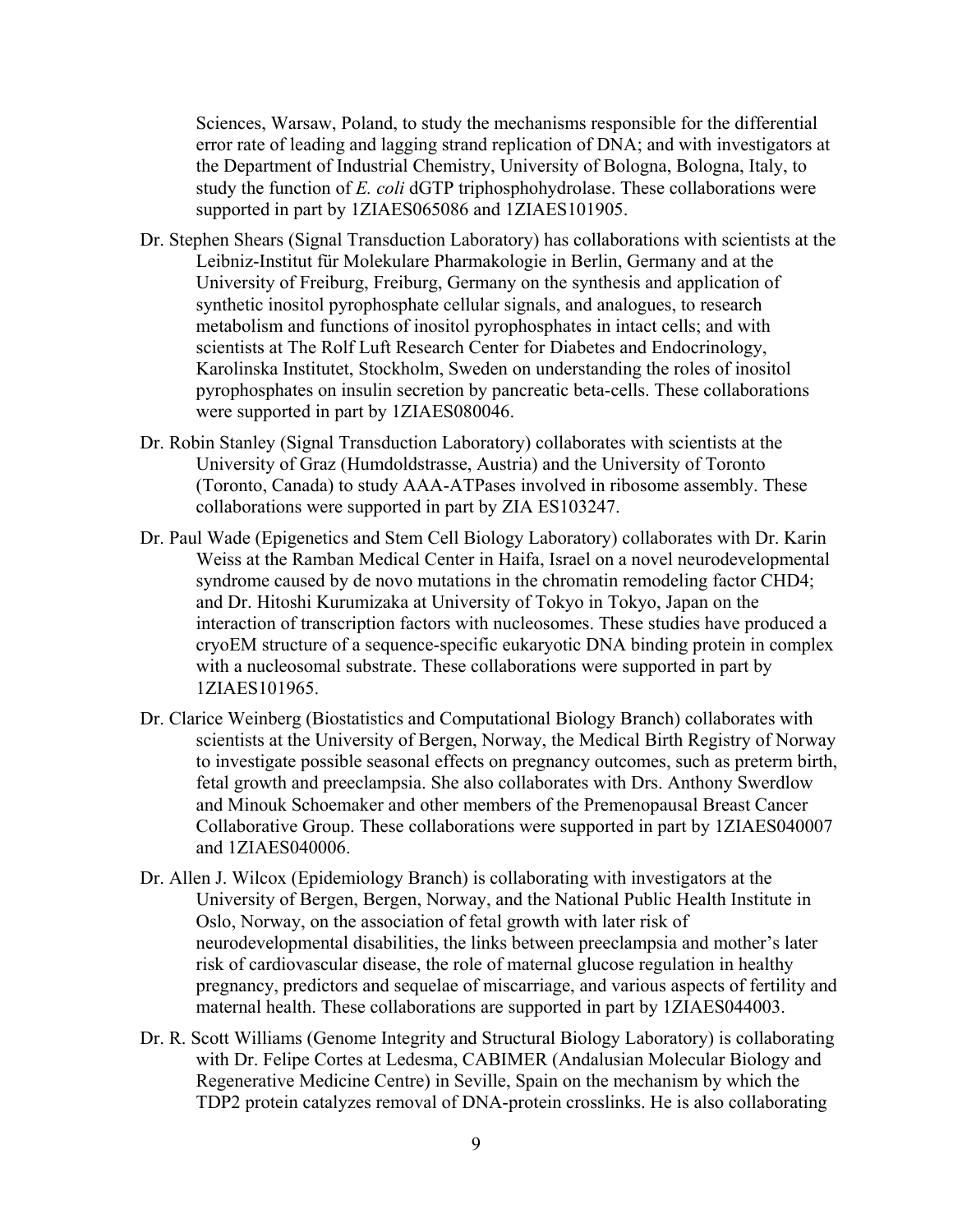with Dr. Daniel Durocher Lunenfeld-Tanenbaum Research Institute, Toronto, Canada on studying the mechanism of APE2 DNA repair nuclease functions. These collaborations were supported in part by 1ZIAES102765.

- Dr. Samuel H. Wilson (Genome Integrity and Structural Biology Laboratory) collaborated with Dr. Shunichi Takeda and his associates at Kyoto University, Kumatori, Japan, to reveal a new DNA repair pathway. This newly revealed pathway is a backup system for correcting UV-light induced DNA damage. The backup system operates when cells are deficient in the main UV-induced repair, known as Nucleotide Excision Repair (NER). The NER backup system is initiated by Topoisomerase I lesion recognition and strand incision; then DNA polymerase beta conducts strand displacement repair patch synthesis, in the process known as long patch Base Excision Repair. This work is described in an article now in press in The Proceedings of the National Academy of Science, USA. The collaboration was supported in part by 1ZIAES050158 and 1ZIAES050159.
- Dr. Darryl Zeldin (Scientific Director and Senior Investigator in the Immunity, Inflammation and Disease Laboratory) and Dr. Matt Edin (Staff Scientist in Immunity, Inflammation and Disease Laboratory) collaborated with scientists at the William Harvey Research Institute, Queen Mary University of London, London, UK, to measure eicosanoids in mice and humans with cyclooxygenase deficiency; also with scientists at University College London, London, UK, to measure the difference in eicosanoids in inflammatory exudates from young and aged humans. Dr. Zeldin also collaborates with investigators at Royal Veterinary College, London, UK, to determine the role of fatty acid epoxides in resolution of inflammation. He also collaborated with researchers at Tongji Medical College, Wuhan, China, to investigate the role of CYP2J2 in cardiovascular physiology. Dr. Zeldin is collaborating with scientists at Sun Yat-Sen University in Guangzhou, China to understand the role of sEH in diabetes. Dr. Zeldin also collaborated with scientists at University of Alberta, Edmonton, Canada, to measure eicosanoids in plasma to examine the role of sEH in cardiac responses to inflammation. Imperial College London, London, England measured eicosanoids in plasma to examine the role of lipid mediators in type 2 diabetes and non-alcoholic fatty liver disease. Dr. Zeldin also collaborated with scientists at the University of Copenhagen, Copenhagen, Denmark to measure eicosanoids in plasma from a cohort of mothers treated with omega-3 supplements during pregnancy. The goal is to understand how lipid mediators may regulate asthma or inflammatory disease progression in the newborn children. These collaborations were supported in part by 1ZIAES025034.

#### **International Meetings Organized**

- Dr. Donna Baird (Epidemiology Branch) organized a day-long seminar on the Basic Science of Uterine Fibroids. The meeting took place at NIEHS on February 28, 2020 with 80 attendees. Invited speakers included scientists from Spain (Igenomix Foundation and Valencia University, Valencia, Spain) and Italy (Vito Fuzzi Hospital, Lecce, Italy).
- Dr. Kenneth Korach (Reproductive and Developmental Biology Laboratory) served on the international program and speaker organizing committees for the 14th Ovarian Club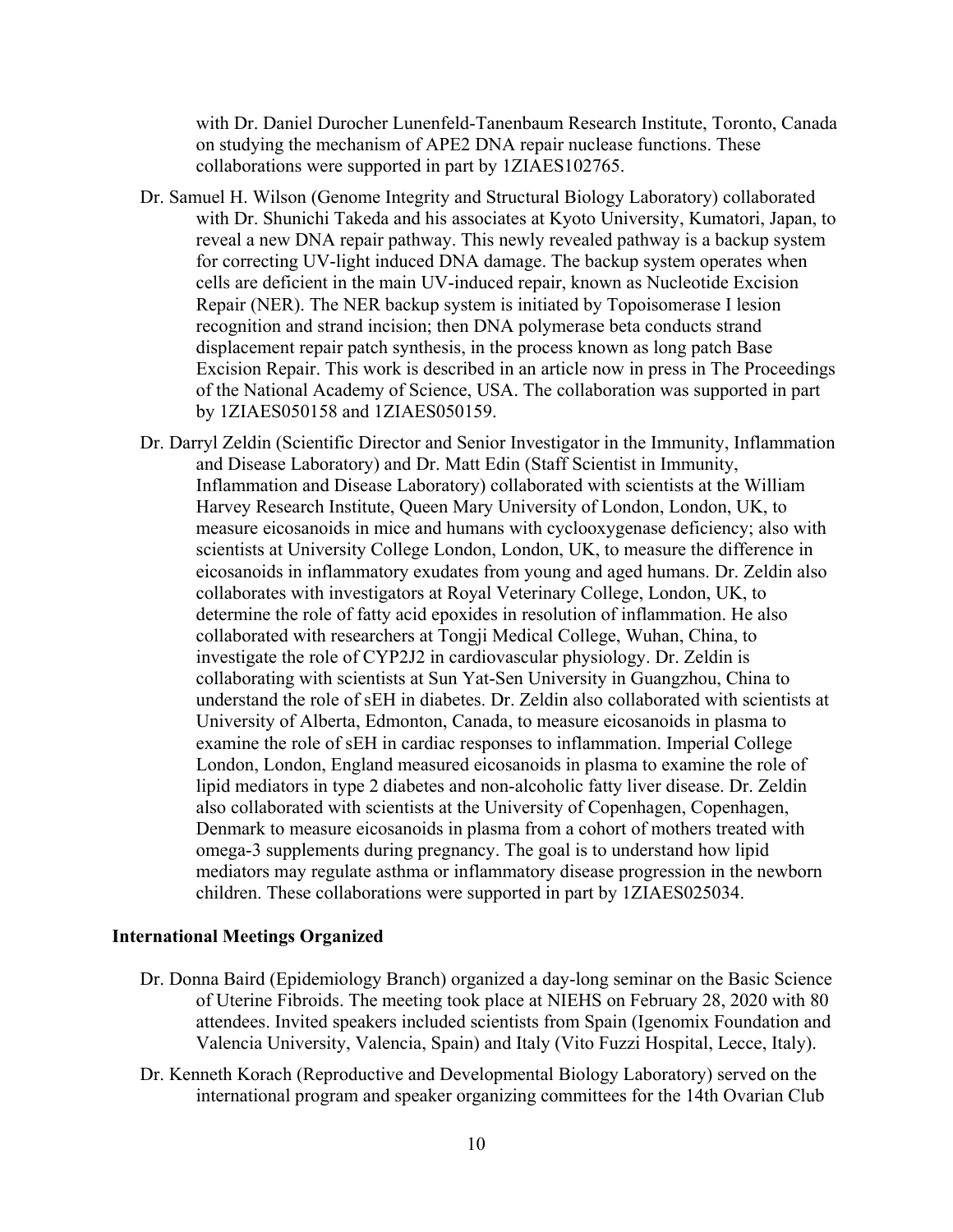Meeting on Basic research studies affecting fertility and reproductive health in Hong Kong.

Dr. Darryl Zeldin (Scientific Director and the Immunity, Inflammation & Disease Laboratory) served on the Organizing Committee for the 18th International Winter Eicosanoid Conference and as a Scientific Program Advisor for the 16th International Conference on Bioactive Lipids in Cancer, Inflammation and Related Disease in St. Petersburg, FL.

#### **Work with International, Multinational or Regional Foreign Organizations**

- Dr. Steven Kleeberger (Immunity, Inflammation and Disease laboratory) is a member of the Fundación Infant (INFANT) a nonprofit organization founded by Argentine physicians in 2003, whose mission is to investigate the causes of respiratory diseases that severely affect children, such as asthma, bronchiolitis, pneumonia and influenza. This work is supported in part by 1ZIAES100557.
- Dr. Kenneth Korach (Reproductive and Developmental Biology Laboratory) served as an International lecturer as part of the Course on Toxicology at Hong Kong University, lecturing on Reproductive and Developmental Toxicology and Endocrine Disruptors.
- Dr. Stephanie London (Epidemiology Branch) continued to lead the Pregnancy and Childhood Epigenetic Consortium, an international consortium of birth and childhood cohorts that collect and utilize genome-wide methylation data. This work was supported in part by 1ZIAES049019.
- Dr. Frederick Miller (Clinical Research Branch) is the founder and coordinator of the International Myositis Genetics Consortium (MYOGEN) that defines genetic risk and protective factors for myositis; is a co-founder of The International Myositis Assessment and Clinical Study (IMACS) Group to standardize the conduct and reporting of myositis clinical studies; and is a member of The International Myositis Classification Criteria Project (IMCCP) to develop new classification criteria for myositis and its subgroups. This work is supported in part by 1ZIAES101074 and 1ZIAES101081.
- Dr. Geoffrey Mueller (Genome Integrity and Structural Biology Laboratory) served as a member of the World Health Organization / International Union of Immunological Societies (WHO/IUIS) Allergen Nomenclature Sub-Committee. This activity was supported in part by 1ZIAES102906.
- Dr. Lisa Rider (Clinical Research Branch) is a member of the International Myositis Genetics Consortium (MYOGEN) that defines genetic risk and protective factors for myositis; is a member of The International Myositis Assessment and Clinical Study (IMACS) Group to standardize the conduct and reporting of myositis clinical studies; and is a member of The International Myositis Classification Criteria Project (IMCCP) to develop new classification criteria for myositis and its subgroups. This work is supported in part by 1ZIAES101074 and 1ZIAES101081.
- Dr. Dale Sandler (Chief, Epidemiology Branch) is one of 4 investigators leading the Premenopausal Breast Cancer Collaborative Group. Other PIs are Hazel Nichols